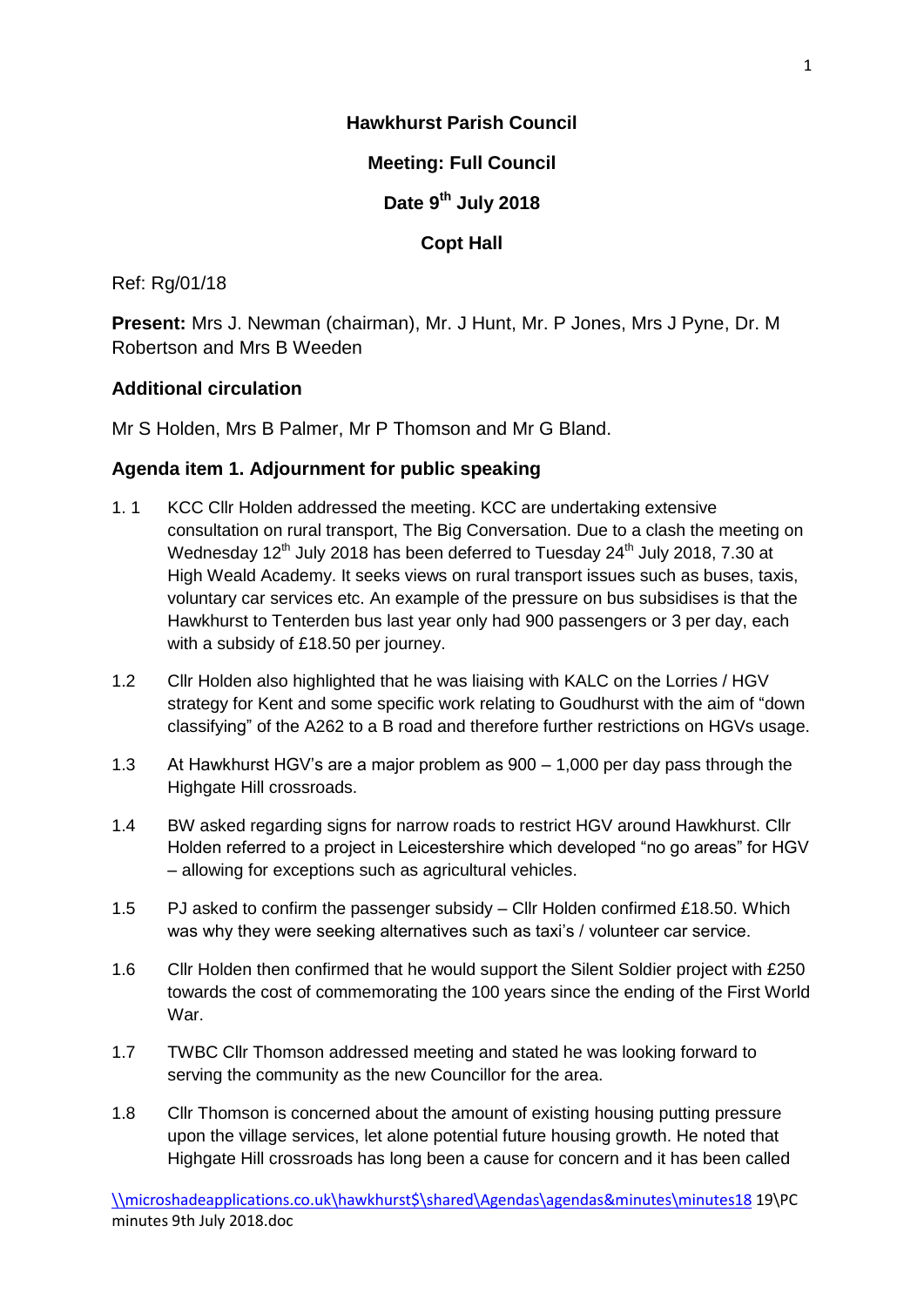the "worse crossing in Kent". Reports some 20 years ago referred to the need for a by pass for Hawkhurst.

- 1.9 In addition Cllr Thomson is concerned about the air pollution, caused by the traffic and the potential harmful impact especially on children.
- 1.10 TWBC Cllr Palmer stated that she would support the War Memorial project.
- 1.11 KCC Cllr Holden also state that he would support the War Memorial project
- 1.12 PC Cllr Jones stated that he would update the meeting on the War Memorial project.

## **Agenda item 2. Apologises for absence**

Ms. C Escombe (Vice Chairman), Mr. M Appelbe, Mr. D Blackman, Mr. P Whittle, Mr. B Fitzpatrick and Mrs. L Edmeads

#### **Agenda item 3. Declaration of interest**

3.1 Cllr Weeden declared an interest regarding item 11. Planning – application 4.

#### **Agenda item 4. Co-option**

4.1 Cllr Newman updated the meeting that the potential person who submitted a cooption letter could not attended the meeting so this will be carried forward to the next meeting.

## **Agenda item 5. Approval of minutes**

#### **5.1 Approval and noting**

- 5.1.1 Parish Council minutes of the meeting held on 11 June 2018 agreed and signed by the Chairman.
- 5.1.2 Land Committee minutes of meeting held on  $25<sup>th</sup>$  June 2018 noted.
- 5.1.3 Fete minutes of meeting held on  $17<sup>th</sup>$  June 2018 noted.

#### **5.2 Matters arising from the minutes**

- 5.2.1 Cllr Newman updated the meeting regarding the New Community Trust and that 6 new potential trustees had come forward and two of them would be nominated as trustees – who were not members of the Parish Council. In addition the solicitors are producing a revised draft Charity Commission document. Further updates at the next meeting.
- 5.2.2 Cllr Weeden emphasised the need to read the GDPR documents and asked all Councillors present to sign the Privacy Notice and return to the clerk, if they had not done so already.
- 5.2.3 Cllr Newman congratulated Cllr C Escombe on her response to the Local Green Spaces consultation which was well received by TWBC and they responded like wise.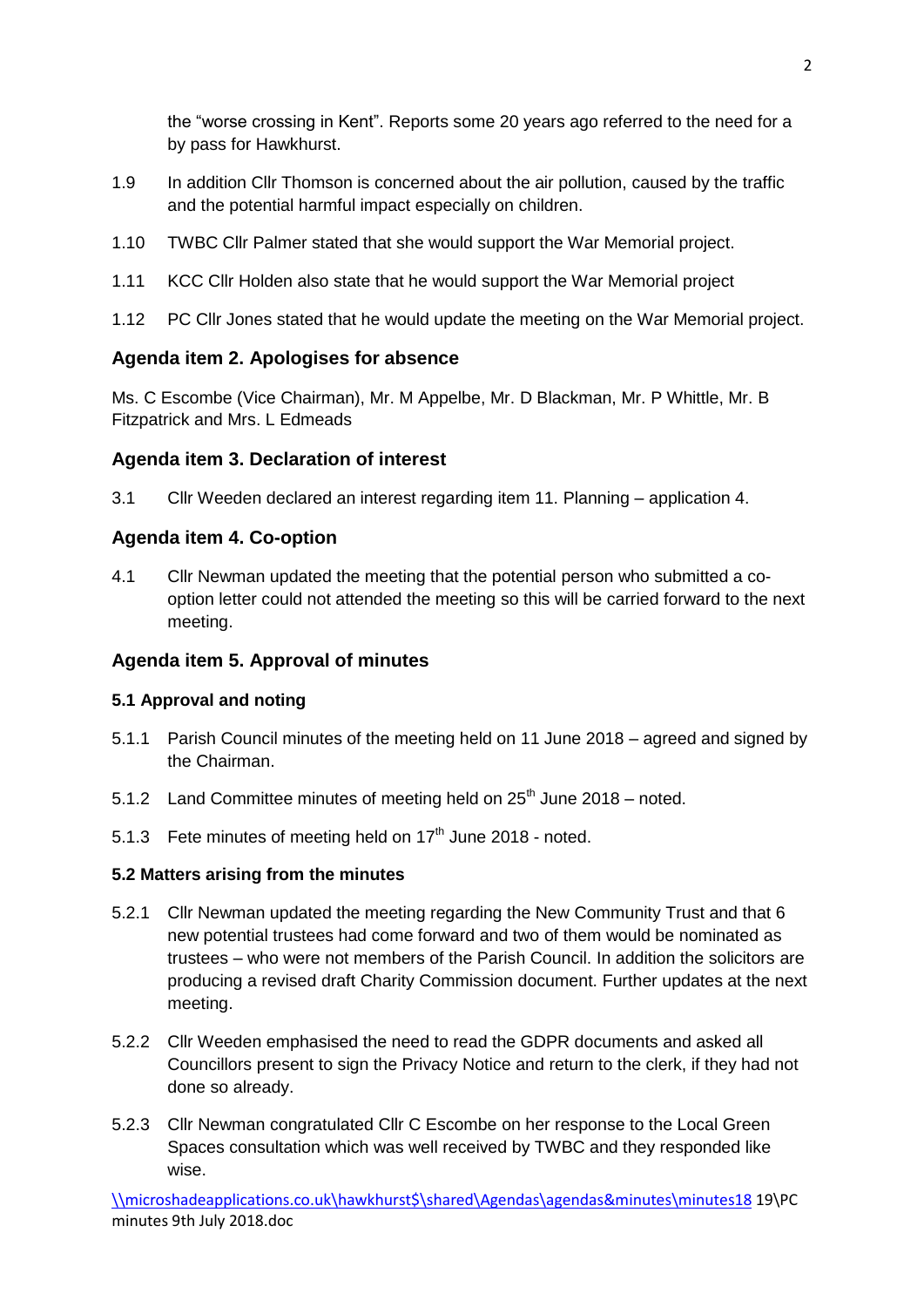#### **Agenda item 6 Standing reports**

6.1 **Transport and Highways** – As Cllr Appleby had given his apologises Cllr Newman updated the meeting regarding the Big Conversation. She had attended a Parish Council seminar/workshop which was very well organised. There are public consultation events (e.g. High Weald Academy, Cranbrook Tuesday 24<sup>th</sup> July 2018 at 7.30pm) which all are welcome to attend. Cllr Appleby will attend and then liaise with Cllr Newman for a further update to Council.

## **6.2 Local community interest**

- **a) <b>Footpaths** Cllr Dr Robertson updated the meeting on the Walkfest  $(4^{\text{th}}$  August 2018) and showed a poster that will be displayed at key points in the village, along with adverts in the Wealden Advertiser, Council website, FACEBOOK and handing out leaflets. JP suggested promoting in Next Door Hawkhurst.
- **b)** New Community Hall carry forward
- **c) War Memorial** Cllr Jones highlighted that although work had been carried out to clean up the war memorial it was not as clean as they would like so are going to chase up. Darren Gould has been appointed to do the wood trim for the memorials and a tree surgeon has been appointed at £100 and we are awaiting an appropriate time.

The additional names have been gathered and two plates will be added – one for 1914 - 1918 and another for the Afghan war. A letter writer has been appointed.

Cllr Hunt has taken before and after photos as the project has evolved.

Cllr Jones will further update the Council at the next meeting.

## **Agenda item 7. Reports of the Committee Chairman**

- **7.1 Buildings** not due until 30 July 2018
- **7.2 Land** Cllr Dr Robertson stated that the Land Committee walkabout had been very fruitful and a series of action points had been agreed. Major points were.
- 7.2.1 Cemetery New Notice Board now in place, Anita is developing the notices and Cllr Robertson will cover with 2mm Perspex cover. The entrance gate is a concern. Centre post needs repairs and the top replacing – in contact with a carpenter to obtain a quote. Gates themselves need new iron works – will seek quotes in late July 2108. Also one grave has ornaments and Anita will notify the family.
- 7.2.2 Playgrounds in good repair awaiting ROSPA report. Only concern is that after heavy rain bark chipping washed away from older equipment – i.e. slide at KGV. MR asked for the bark chipping to be topped up immediately
- 7.2.3 Allotments no major issues on walk about. However note the increase in annual allotment fees by £1 per year.
	- An allotment from £22 to £23 from September 2018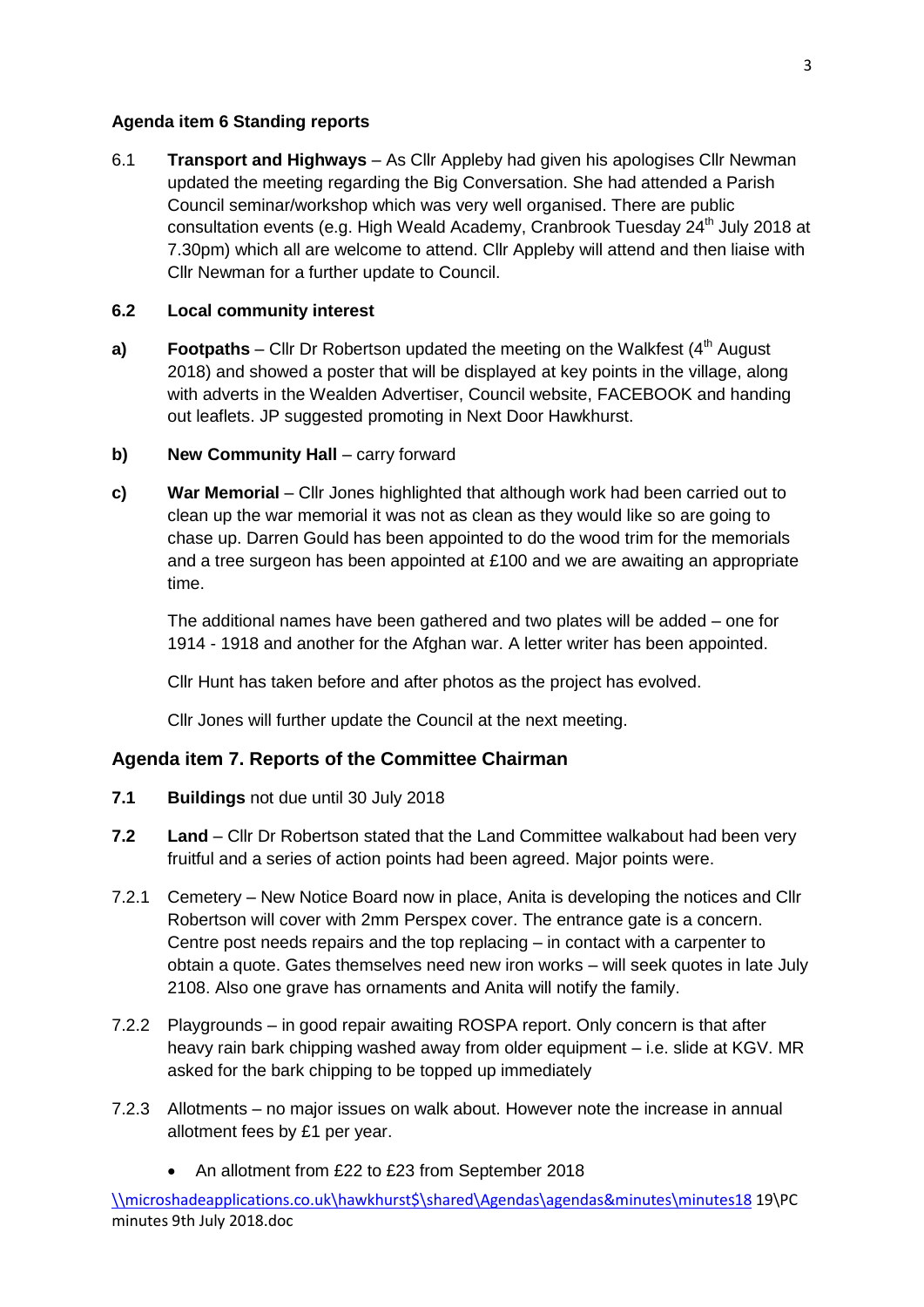Additional allotments from £25 to £26 from September 2018

## 7.3 **Finance and General Purposes** – Meeting due on 16.7.2018

- 7.4 **Personnel** no meeting held in period
- 7.5 **Fete Committee** Cllr Newman updated the meeting. In general discussions it was felt that the Fete Committee would be better placed to raise funds if it was stand a stand alone group rather than a Parish Council Committee, as a Parish Council committee has constraints regarding fund raising.
- 7.5.1 Therefore the Fete Committee is seeking to clarify the cost of insurance, as this was the original factor in being a Parish Council Committee.
- 7.5.2 In future the Parish Council could consider supporting the cost of insurance for a stand alone Fete community group as a contribution for the benefit of the whole community.
- 7.6 **Planning Advisory Committee** Cllr Dr Robertson substituted for Cllr Escombe. Cllr Newman thanked Cllr Escombe for the thorough notes. Actual issues to be discussed in item 11.
- 7.6.1 Cllr Dr Robertson stated that the light touch review of the Neighbourhood Development Plan was due on 27 July 2018 and would be reported to the Council.

#### **Agenda item 8. Matters for further discussion**

- 8.1 Big Conversation on Rural Transport already discussed in item 6.1
- 8.2 Draft Public Rights of Way Improvement Plan consultation Cllr Dr Robertson agreed to lead consultation feedback on his return from holidays and is also obtaining the "Blue Book" the national guidance for Rights of Way to assist and will report back to Council. JN pointed out PROW is referred to in the NDP.
- 8.3 Chairman's letter to KCC regarding traffic Cllr Newman emphased that this has support from KCC Cllr Holden and is waiting a full response from the Director of Transport at KCC.
- 8.4 Cllr Newman raised the issue of the Chairman's letter. It is currently sent to Parish Magazine – but due to lead in time is often out of date by time of publication. Therefore propose to publish on website, noticeboard and FACEBOOK a week after the Parish Council meeting, the Parish Magazine can copy it from there.

## **Agenda Item 9. Correspondence**

|   | Date<br>Received | From                 | Comment                               |
|---|------------------|----------------------|---------------------------------------|
|   | 8 June           | Peter<br>Emberson    |                                       |
| 2 | 21 June          | Flix and Pix<br>2018 |                                       |
| 3 | 22 June          | Colin Tall           | Unanimously agreed not to write to MP |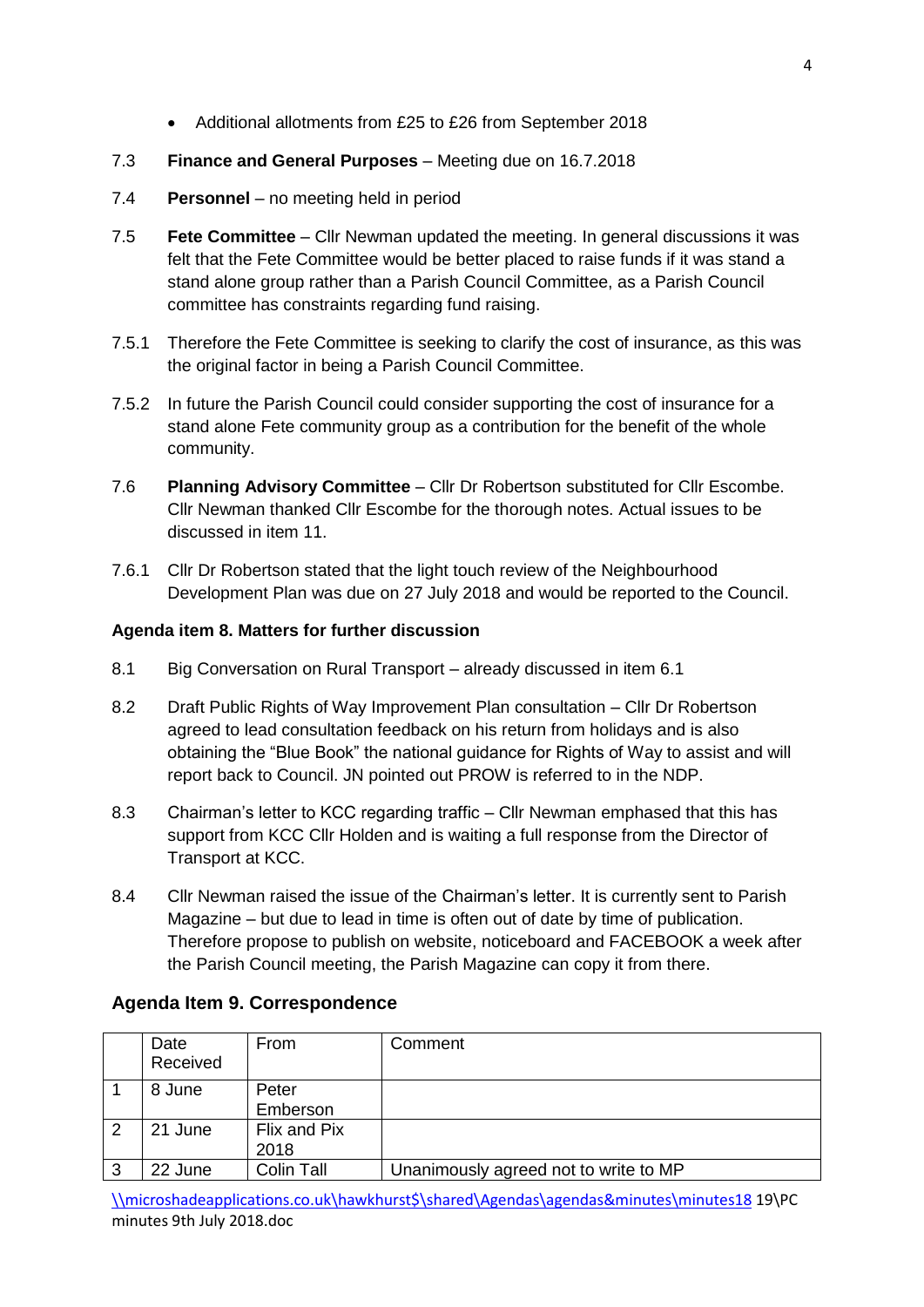|     | 29 <sup>th</sup><br>June | <b>NHW West</b>      |               |
|-----|--------------------------|----------------------|---------------|
|     |                          | <b>Division Kent</b> |               |
| ່ວ. | 29 <sup>th</sup><br>June | TWBC –               | Already noted |
|     |                          | Landscape and        |               |
|     |                          | <b>Diversity</b>     |               |

# **Agenda item 10. Finance**

#### INCOME AND EXPENDITURE JUNE 2018

| Accounts for payment              | £  | 8785.42   |
|-----------------------------------|----|-----------|
| Payment received                  | £. | 1578.00   |
| <b>Net Expenditure</b>            | £  | 7,207.42  |
| <b>Cambridge &amp; Counties</b>   | £  | 76,141.95 |
| <b>Cambridge Building Society</b> | £. | 75,201.05 |
| <b>Lloyds Current</b>             | £  | 10,224.77 |
| <b>Lloyds Access Reserve</b>      | £. | 50,211.19 |

The above figures were noted and signed off by the Chairman

The financial payments were examined and voted for unanimously.

# **Agenda item 11. Planning**

Cllr Weeden left the meeting for number 4 - 18/01961/FULL

11.1 Planning & Highways Information:

| Ref. No.  | <b>Proposal</b>           | Location                     | <b>Comments</b>                             |
|-----------|---------------------------|------------------------------|---------------------------------------------|
| <b>NA</b> | Temporary Road<br>Closure | Slip Mill Lane,<br>Hawkhurst | From $19th$ July 2018 for 5<br>working days |
|           |                           |                              |                                             |

| Ref               | <b>Proposal</b>                                                                                                             | Location                                                                                             | <b>Comments/Valid</b>                                                                                                                                                                    |
|-------------------|-----------------------------------------------------------------------------------------------------------------------------|------------------------------------------------------------------------------------------------------|------------------------------------------------------------------------------------------------------------------------------------------------------------------------------------------|
| 18/01208/F<br>ULL | Installation of<br>ground source heat<br>pump                                                                               | Gun Green Oast,<br>Water Lane,<br>Hawkhurst, TN18<br>5BA                                             |                                                                                                                                                                                          |
| 18/01231/A<br>DV  | Advertisement-<br>Retrospective -<br>1no. Fascia<br>Sign:1no. Hanging<br>siugn:1 no.<br>Hoarding sign:&<br>6no. panel signs | Herschel Place,<br>Highgate Hill,<br>Hawkhurst, TN18<br>4LB                                          | Expires 5 years from $8th$ June<br>2018 approval date (8 June<br>2023)<br>The Clerk to investigate why<br>difference between this expiry<br>date and the expiry date for<br>18/01313/ADV |
| TW/18/894         | Proposed change<br>of use from<br>woodland to form<br>an extension to the<br>existing wastewater<br>treatment works to      | <b>Hawkhurst North</b><br>Wastewater<br>Treatment works,<br>Heartenoak Road<br>Hawkhurst TN18<br>5EY |                                                                                                                                                                                          |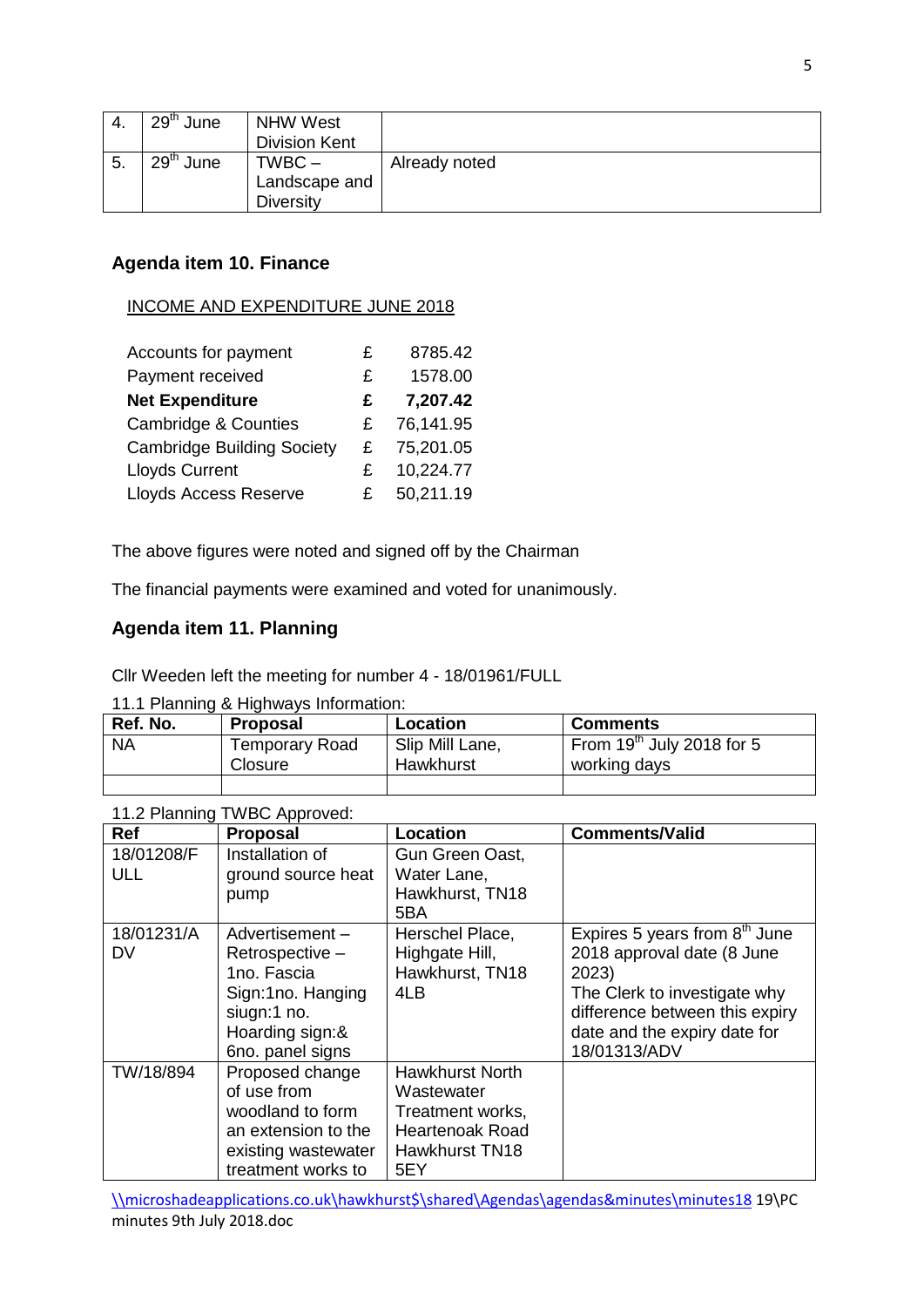|                          | be occupied by a<br>vehicle turning<br>head                                                                                                                                                                                                                                                                                                                                                                                                                                                |                                                              |                                                                                                                                   |
|--------------------------|--------------------------------------------------------------------------------------------------------------------------------------------------------------------------------------------------------------------------------------------------------------------------------------------------------------------------------------------------------------------------------------------------------------------------------------------------------------------------------------------|--------------------------------------------------------------|-----------------------------------------------------------------------------------------------------------------------------------|
| 18/00955/LB<br>C         | Listed building<br>$consent -$<br>conversion of<br>Granary cottage<br>from ancillary<br>residential<br>accommodation for<br>Slip Mill into a self<br>contained 4<br>bedroom residential<br>dwelling house with<br>associated curtilage<br>and listed building<br>consent for internal<br>alterations,<br>changes to<br>fenestration,<br>conversation of the<br>former stable,<br>glazed infill of the<br>southern cart stand,<br>and removal of the<br>twentieth century<br>chimney stacks | The Granary, Slip<br>Mill Lane, Hawkhurst<br><b>TN18 5AB</b> | Material amendment to change<br>site boundary and residential<br>curtilage on applications ref:<br>16/07520/FULL<br>&16/07521/LBC |
|                          |                                                                                                                                                                                                                                                                                                                                                                                                                                                                                            |                                                              |                                                                                                                                   |
| 18/00954/F<br>ULL        | Listed building<br>$consent -$<br>conversion of<br>Granary cottage<br>from ancillary<br>residential<br>accommodation for<br>Slip Mill into a self<br>contained 4<br>bedroom residential<br>dwelling house with<br>associated curtilage<br>and listed building<br>consent for internal<br>alterations,<br>changes to<br>fenestration,<br>conversation of the<br>former stable,<br>glazed infill of the<br>southern cart stand,<br>and removal of the<br>twentieth century<br>chimney stacks | The Granary, Slip<br>Mill Lane, Hawkhurst<br><b>TN18 5AB</b> | Amendment to change site<br>boundary and residential<br>curtilage on applications ref:<br>16/07520/FULL<br>&16/07521/LBC          |
| 18/01369/F<br><b>ULL</b> | Demolition of<br>existing single<br>storey extension                                                                                                                                                                                                                                                                                                                                                                                                                                       | 1 Talbot Place,<br>Talbot Road,<br>Hawkhurst TN18            |                                                                                                                                   |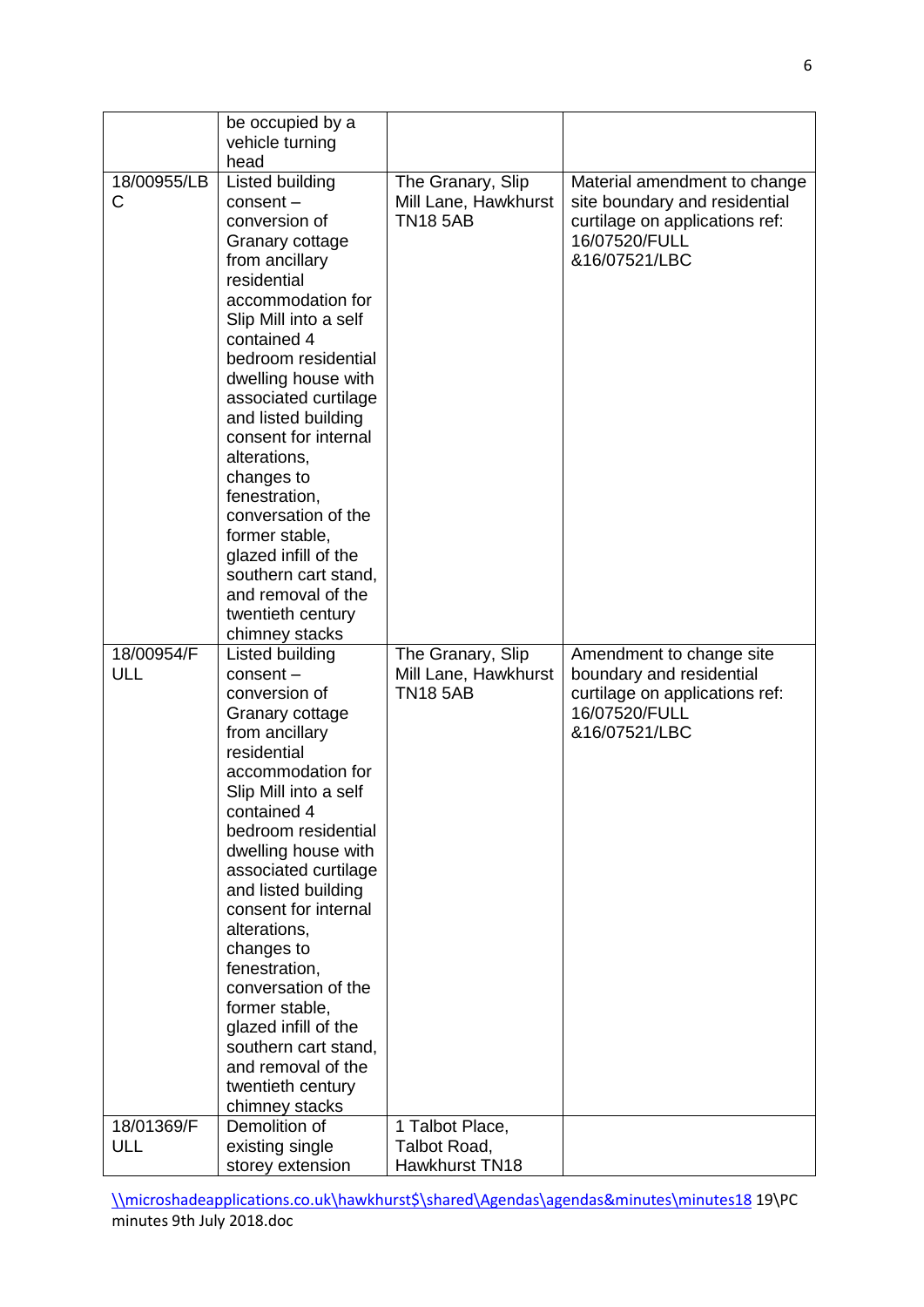|                   | and construction of<br>two storey side<br>extension                                                                                                  | 4NA                                                              |                                                                                                                                            |
|-------------------|------------------------------------------------------------------------------------------------------------------------------------------------------|------------------------------------------------------------------|--------------------------------------------------------------------------------------------------------------------------------------------|
| 18/01379/LB<br>C  | Listed building<br>consent - Partial<br>rebuilding of<br>existing chimney                                                                            | Tilden Farmhouse,<br>Water Lane,<br><b>Hawkhurst TN18</b><br>5AY |                                                                                                                                            |
| 18/01313/A<br>DV  | Advertisement-<br>4No. hoarding<br>advertisements<br>(retrospective) and<br>sign board                                                               | 1-27 Site of<br>Birchfield Grove,<br>Hawkhurst, TN18<br>5AF      | Expires 31 December 2018<br>The Clerk to investigate why<br>difference between this expiry<br>date and the expiry date for<br>18/01231/ADV |
| 18/01376/F<br>ULL | Demolition of rear<br>and side extensions<br>and construction of<br>new 2 storey side<br>and rear extension<br>and a single storey<br>rear extension | Saintfield, High<br><b>Street Hawkhurst</b><br><b>TN18 4JP</b>   |                                                                                                                                            |

## 11.3 Planning TWBC Refused:

| Ref. No.    | <b>Proposal</b>            | Location             | <b>Comments/Valid</b> |
|-------------|----------------------------|----------------------|-----------------------|
| 18/01303/FU | Proposed replacement       | Oylers Farm Cottage, |                       |
|             | dwelling with two -bay car | Attwaters Lane,      |                       |
|             | port                       | Hawkhurst TN18 5AR   |                       |

#### 11.4 Planning Applications received: [TWBC Planning Portal](http://www.tunbridgewells.gov.uk/residents/planning/planning-application-search)

| <b>No</b> | <b>Application No</b> | Location                                                                                                                                                                                                | Proposal                                                 | Decision                                                                                  |
|-----------|-----------------------|---------------------------------------------------------------------------------------------------------------------------------------------------------------------------------------------------------|----------------------------------------------------------|-------------------------------------------------------------------------------------------|
| 32        | 18/01836/FULL         | Proposed single<br>storey side<br>extension,<br>alterations to<br>fenestration<br>including a new<br>window to the front<br>elevation and<br>replacement doors/<br>windows to rear<br>elevation to rear | 5 Hutsons Court,<br>Woodbury Road,<br>Hawkhurst TN18 4EH | <b>PAC</b><br>recommendation<br>- Support<br>Council decision<br>- Support<br>unanimously |
|           |                       | elevation and<br>internal alterations                                                                                                                                                                   |                                                          |                                                                                           |

#### **Comments**

Materials to match existing. So is in line with NDP which states extensions should be sympathetic to the host house.

It doesn't appear to affect neighbours.

Will not impact on parking - the court has own private parking area and the part of the garden being built on could not be accessed by a car.

No comments from neighbours.

| 33 | 18/01643/FULL | Erection of shed | Willow<br>Winchester<br>Hawkhurst TN18 4DQ | Cottage.   PAC | Road, recommendation<br>$\vert$ – Support with<br>condition |
|----|---------------|------------------|--------------------------------------------|----------------|-------------------------------------------------------------|
|    |               |                  |                                            |                | Council decision                                            |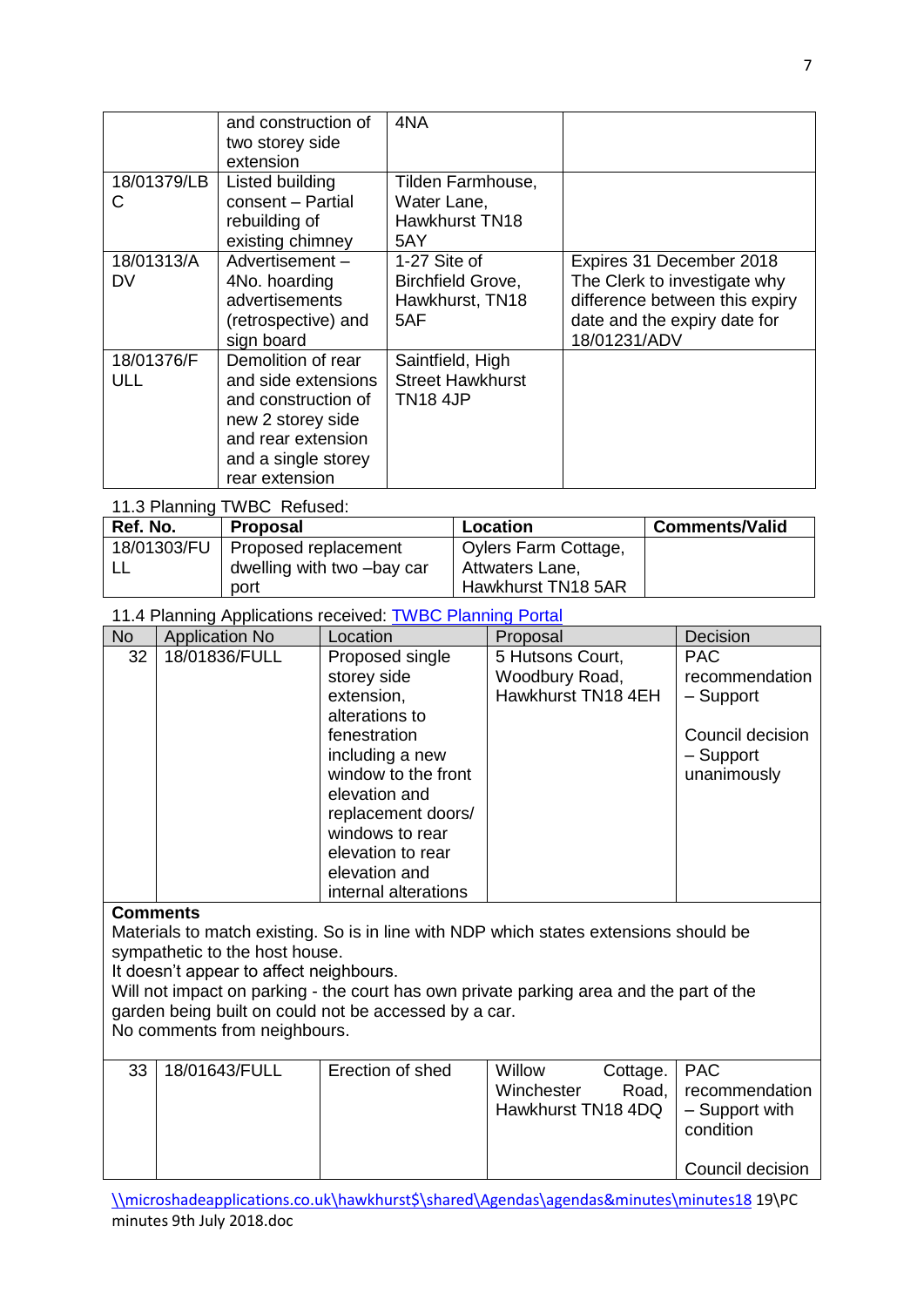|  |  | - Support with<br>condition. |
|--|--|------------------------------|
|  |  | Unanimously                  |

#### **Comments**

No comments from neighbours.

Condition: Weatherboard should be cream rather than grey as this is more sympathetic to the surrounding houses (and the village as a whole).

| 18/01828/ADV | Advertisement<br>$\overline{\phantom{0}}$ | Highgate<br>Service                                                                                        | <b>PAC</b>                                                                 |
|--------------|-------------------------------------------|------------------------------------------------------------------------------------------------------------|----------------------------------------------------------------------------|
|              | Fascia<br>Assorted                        |                                                                                                            |                                                                            |
|              |                                           |                                                                                                            | - Object                                                                   |
|              | branded fascia's                          |                                                                                                            |                                                                            |
|              | over shop front: 1 X                      |                                                                                                            | Council decision                                                           |
|              | "Londis"<br>fascia                        |                                                                                                            | - Object,                                                                  |
|              |                                           |                                                                                                            | unanimously                                                                |
|              |                                           |                                                                                                            |                                                                            |
|              |                                           |                                                                                                            |                                                                            |
|              |                                           |                                                                                                            |                                                                            |
|              |                                           |                                                                                                            |                                                                            |
|              | sign                                      |                                                                                                            |                                                                            |
|              |                                           | sign: 1 X "Subway"<br>fascia sign: 1 "MFG<br>Tablet" sign: 1 X<br>"Subway"<br>fascia<br>sign; & 1 X Poster | Station, Rye Road, recommendation<br>signs: 2 X "MFG"   Hawkhurst TN18 4HA |

#### **Comments**

Visual impact on the conservation area, Dunks (listed) and Highgate Hall (non-designated heritage asset) is unacceptable**.**

The number and size of signs is completely unnecessary. When the plan for the Subway was under consideration, the applicants stated that this would not compete with other local business and was for use of drivers using the petrol station, rather than attracting additional traffic/customers. It is, therefore, questionable why so may signs should be considered necessary.

Many of the signs are illuminated - no businesses in the conservation area have had approval given for illuminated signs. Dark skies - the lighting levels appear very high and are well above light meter readings taken recently as part of the dark skies project. Minimising the impact of unnecessary lighting is a part of the design guidance in the NDP.

**The proposal is not in keeping with the conservation area**. In fact, it doesn't appear that any consideration has been given to the fact that this is a conservation area. Even without illumination it is not consistent with the character of the street scene. It is harmful to the conservation area and nearby heritage assets. Development in a conservation area should enhance the conservation area. By no stretch of the imagination could this be said to preserve or enhance the character or appearance of the conservation area.

When signage was approved in 2012, the conservation officer noted "*it is considered that the new signage, while having a greater impact than the existing, is not so much worse than the existing signage that it constitutes a significantly greater harmful impact. The proposal is considered acceptable but at the extreme limit of its impact.*" This proposal goes well beyond this limit.

More recently, changes to signage in 2017 were approved on the grounds that the signage was "*low key visually. None of the signs are proposed to be illuminated."* Consequently that proposal was "*not considered to cause material harm to the visual amenity of the street scene or the setting of the conservation area*". This is not the case with this current proposal, which does cause material harm and is visually intrusive.

HPC request that this application should be referred to the Planning Committee should the Officer's decision differ from that of the Parish Council.

| 35   18/01961/FULL   Conversation |  |  | of Land at junction of PAC |                                                              |
|-----------------------------------|--|--|----------------------------|--------------------------------------------------------------|
|                                   |  |  |                            | redundant agricultural   Conghurst Land and   recommendation |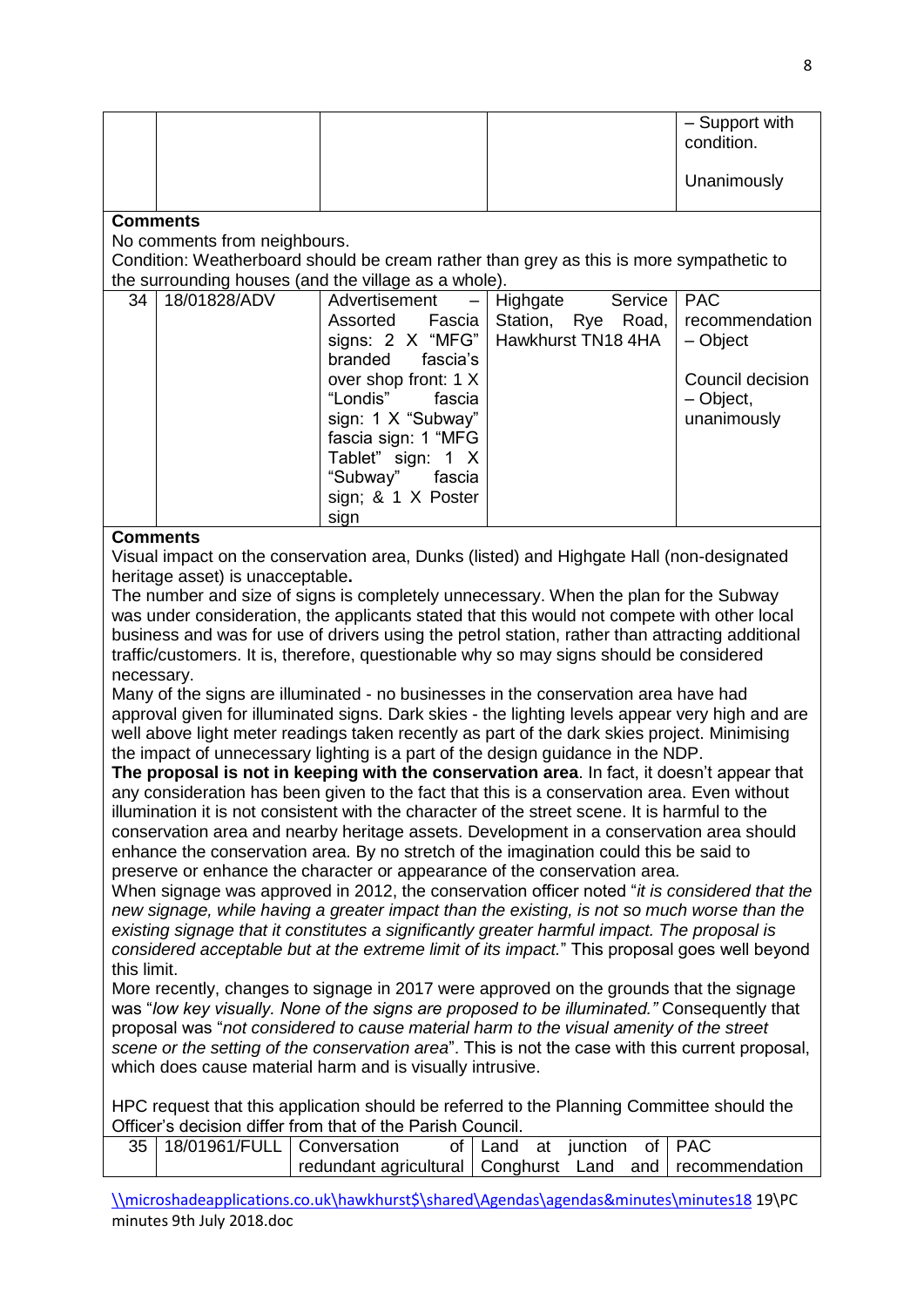| to<br>barn<br>dwelling house | residential   Hastings<br>- Object<br>Road,<br>Conghurst<br>Farm, |
|------------------------------|-------------------------------------------------------------------|
|                              | Lane,   Council decision<br>Conghurst<br>Hawkhurst                |
|                              | Object,<br>unanimously                                            |

#### **Comment**

This is outside the LBD, in the AONB and is agricultural land (grade 3). NDP 7.9 - land classed as grade 3 or higher should be retained as agricultural land. The application is for the conversion of a redundant barn. However, it was in use up until a month or so ago (end of May). TW LP H13 5 states that conversion to residential is appropriate if the re-use of building for economic development purposes would be inappropriate. If the barn was still being used a month ago, is this the case?

And a TW LP H13 6 adds if the conversion would meet an identified need for local houses. This development is for a 5-bedroom house and therefore does not meet the identified housing need in Hawkhurst. The NDP design guidance notes state that new development should be based on local need.

TW LP Policy H13 includes the proviso that the building should be capable of conversion without extensive alteration or rebuilding. Although it is proposed to use the same frame, it would require extensive rebuilding - all the walls and roof.

NPPF - 55 - avoid isolated new homes unless it re-uses redundant or disused buildings and leads to an enhancement to the immediate setting or exceptional or innovative design. We do not feel this design is exceptional or innovative. Building has been in use up until end of May 18. Is that actually redundant?

Constraints indicate that this is in a strategic flood risk area & also Environment Agency flood zone 2 (& 3?). NPPF - development should be avoided in areas at risk of flooding FZ2 & 3, also FZ1 if there are critical drainage problems. Response from Environment Agency indicates land is in FZ2, with building in FZ1. They have not commented as this is outside their remit, other than to suggest local knowledge is used.

Protected species - badgers and bluebells. No evidence of bats, but thought likely to be present in biodiversity report. Area where bluebells are, would be fenced off during building for protection. Wildflower meadow will be planted. Biodiversity Management Plan makes several recommendations for bat, bird boxes etc. It's not evident that these have been included in the application.

## AONB.

It is outside the LBD and is not sustainable from a travel point of view. NDP states development should be within LBD & walking distance. The bus stop 1.4km away, which is beyond 1.2km preferred maximum, and well in excess of the 800m specified in the NDP (HD1 & 7.17). The footpath starts 500m from the site. Therefore, residents would be expected to walk along the B2244, which is a busy road (& planning statement says traffic speeds are fairly fast). Transport assessment suggests residents would walk to bus top at the Moor for 20 mins along the road. It also suggests local terrain is reasonably flat so lends itself to walking and cycling - this is patently not true. Transport assessment indicates crossroads is an accident site - yet promotes walking and cycling past this in the road as there is no path. The transport statement also states that the Moor provides local facilities including a Church, Public House and local shops. There are no shops in the Moor. Therefore, residents would need to continue into the Highgate area of Hawkhurst. Not only are residents highly unlikely to do this, it would be dangerous if they were to do so.

The NDP has not been considered when making this application. The planning statement refers to the TW Local Plan and NPPF being the relevant policies. Consequently, it ignores the policies and design guidance in the NDP, such as flue for log burners, "lifetime homes", resource efficiency etc.

HPC request that this application should be referred to the Planning Committee should the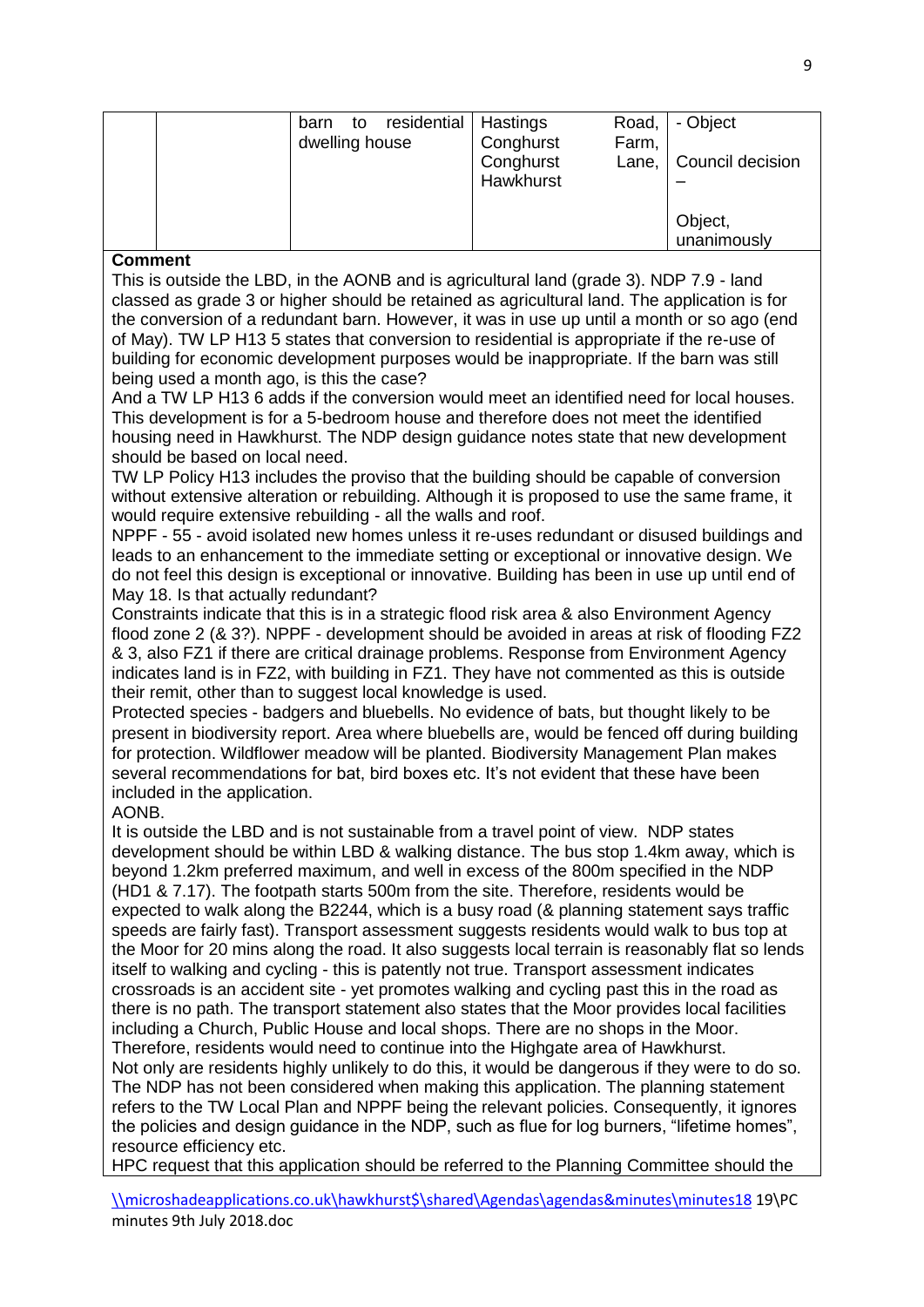| Officer's decision differ from that of the Parish Council.                                                                                                                  |                              |                                                                                     |                                                                            |                                                                  |  |
|-----------------------------------------------------------------------------------------------------------------------------------------------------------------------------|------------------------------|-------------------------------------------------------------------------------------|----------------------------------------------------------------------------|------------------------------------------------------------------|--|
| 36                                                                                                                                                                          | 18/01926/FULL                | Ground floor rear<br>infill<br>extension<br>floor<br>first<br>and<br>rear extension | Bokes Farmhouse, Horns<br>Hill, Hawkhurst TN184XG                          | <b>PAC</b><br>recommendation -<br>Support                        |  |
|                                                                                                                                                                             |                              |                                                                                     |                                                                            | Council decision -<br>Support,<br>unanimously                    |  |
| <b>Comment</b><br>No comments from neighbours.<br>Materials are generally to match existing and there doesn't appear to be much difference in                               |                              |                                                                                     |                                                                            |                                                                  |  |
| size.                                                                                                                                                                       |                              |                                                                                     |                                                                            |                                                                  |  |
| 37                                                                                                                                                                          | 18/01935/FULL                | Erection<br>of<br>temporary<br>classroom<br>building for three                      | St Ronans School, Water<br>Lane Hawkhurst,<br><b>TN18</b><br>5DJ           | <b>PAC</b><br>recommendation -<br>Support                        |  |
|                                                                                                                                                                             |                              | year period                                                                         |                                                                            | Council decision -<br>Support,<br>unanimously                    |  |
| <b>Comment</b>                                                                                                                                                              |                              |                                                                                     |                                                                            |                                                                  |  |
|                                                                                                                                                                             |                              |                                                                                     | Made every effort to make temporary classroom look better - wood cladding. |                                                                  |  |
| 38                                                                                                                                                                          | 18/01700/FULL                | Erection of an all<br>timber adventure<br>playground                                | St Ronans School, Water<br>Lane Hawkhurst,<br><b>TN18</b><br>5DJ           | <b>PAC</b><br>recommendation -<br>Support                        |  |
|                                                                                                                                                                             |                              |                                                                                     |                                                                            | Council decision -<br>Support,<br>unanimously                    |  |
| <b>Comment</b>                                                                                                                                                              |                              |                                                                                     |                                                                            |                                                                  |  |
|                                                                                                                                                                             |                              |                                                                                     | Won't impact anyone else and looks really good for the children.           |                                                                  |  |
| 39                                                                                                                                                                          | 18/01800/FULL                | Demolition<br>of<br>stables<br>existing<br>and erection of<br>replacement           | Cowden<br>Horns<br>Bothy,<br>Road, Hawkhurst                               | <b>PAC</b><br>recommendation -<br>Support                        |  |
|                                                                                                                                                                             |                              | stables                                                                             |                                                                            | Council decision -<br>Support,<br>unanimously                    |  |
| <b>Comment</b>                                                                                                                                                              |                              |                                                                                     |                                                                            |                                                                  |  |
| Would appear to be an improvement.<br>Trees to be protected during construction.<br>Using traditional materials as in NDP Design Guidelines.<br>No comments from residents. |                              |                                                                                     |                                                                            |                                                                  |  |
| 40                                                                                                                                                                          | 18/01951/FULL   Construction | of                                                                                  | Westwell, Stream Lane,                                                     | <b>PAC</b>                                                       |  |
|                                                                                                                                                                             |                              | two storey rear<br>extension,<br>replacement<br>dormer windows                      | Hawkhurst TN18 4RD                                                         | recommendation -<br>Support with<br>condition                    |  |
|                                                                                                                                                                             |                              | and insertion of<br>Velux roof lights                                               |                                                                            | Council decision -<br>Support,<br>unanimously with<br>condition. |  |
| Comment                                                                                                                                                                     |                              |                                                                                     |                                                                            |                                                                  |  |
| Won't be out of proportion with neighbouring houses. However, dark<br>weatherboarding does not match local vernacular in Hawkhurst generally, or the                        |                              |                                                                                     |                                                                            |                                                                  |  |
| \\microshadeapplications.co.uk\hawkhurst\$\shared\Agendas\agendas&minutes\minutes18 19\PC                                                                                   |                              |                                                                                     |                                                                            |                                                                  |  |
| minutes 9th July 2018.doc                                                                                                                                                   |                              |                                                                                     |                                                                            |                                                                  |  |